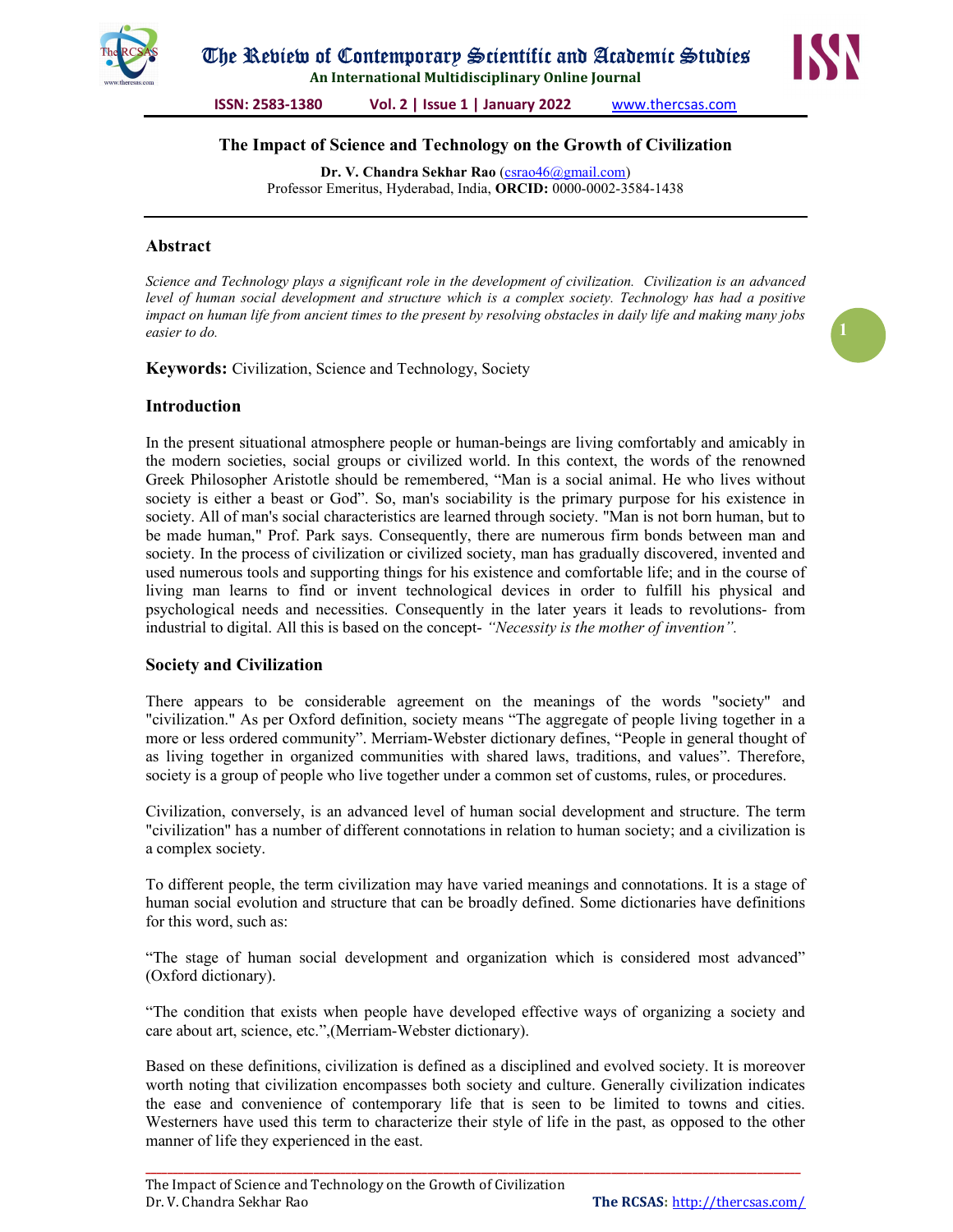



2

ISSN: 2583-1380 Vol. 2 | Issue 1 | January 2022 www.thercsas.com

## The Origin of Civilization

Except for the last 10,000 years or so, humans have lived almost solely in small nomadic groups, relying on their abilities to find food, hunt and fish, and avoid predators to survive. Most of these groups, it is plausible to assume, arose in tropical latitudes, particularly in Africa, where climatic circumstances are most suitable for a species with such weak body protection as living beings.

In the course of existence, agriculture made it beneficial for people in certain areas to live in large groups, primarily in river valleys where irrigation techniques could be used. In Mesopotamia, for instance, productivity soared to the point that a massive population accumulation emerged; and so, it marked the start of the form of social order that it now refers to as civilization.

Consequently, a technological breakthrough—namely, the invention of agriculture—made civilization feasible. The increased proportion of people who could be sustained by agriculture prompted to many discoveries, the most significant of which was the development of ways for processing metals, particularly copper and its alloys. Furthermore, as people began to live together in greater numbers, it became increasingly vital to have techniques of recording information, such as where a man's land began and ended, how many livestock he had, and other such details. So, the beginnings of the intellectual creations of writing and numbers, as well as the beginnings of computation emerged.

## Science and Technology

On the whole, science is basically defined as, "systematic knowledge of nature through repeatable observation and experimentation". Its goal and purpose is to figure out what laws control natural occurrences. Science, as defined in this sense, has existed as a human activity even before the emergence of the earliest civilizations.

In early human societies individuals had to devote a large portion of their time in obtaining food and shelter; and so they could not afford to spend time on non-essential pursuits. If science was practised in the early societies, it had to be for a reason; in other words, it had to be pursued for practical purposes. The findings of science resulted in new technical advancements.

When it comes to the definition of the word "technology," it has undergone various changes since it was first used in Europe in the 17th century. In the broadest sense, it might be characterized as the application of knowledge in relation to environment to practical goals of human effort. Humans in the Stone Age discovered that flint stone makes superior cutting tools than sandstone. They made that finding and put their knowledge to use long before anyone came up with a scientific description for the event.

It is amazing to think that extended eras of human history were marked by the mastery of technologies like copper, bronze, and iron smelting without much understanding of the fundamental scientific concepts.

Consequently, the relationship is flipped; and most of the new technology is the outcome of prior scientific research. It is also widely acknowledged that science and technology are now inextricably connected, with science providing the theoretical foundation for technical applications.

Technology and science must be viewed as closely connected in the setting of this course, as both need methodical thinking and research. They began as parallel developments that were more or less independent of one another at first, but as the ages passed, they grew closer and eventually became intertwined.

## Technology in the Stone Age

Even the Stone Age inhabitants considered technology to be very significant. There were significant changes and amazing inventions throughout the Stone Age. Long ago, around two lakh years, humans

\_\_\_\_\_\_\_\_\_\_\_\_\_\_\_\_\_\_\_\_\_\_\_\_\_\_\_\_\_\_\_\_\_\_\_\_\_\_\_\_\_\_\_\_\_\_\_\_\_\_\_\_\_\_\_\_\_\_\_\_\_\_\_\_\_\_\_\_\_\_\_\_\_\_\_\_\_\_\_\_\_\_\_\_\_\_\_\_\_\_\_\_\_\_\_\_\_\_\_\_\_\_\_\_\_\_\_\_\_\_\_\_\_\_\_\_\_\_\_\_\_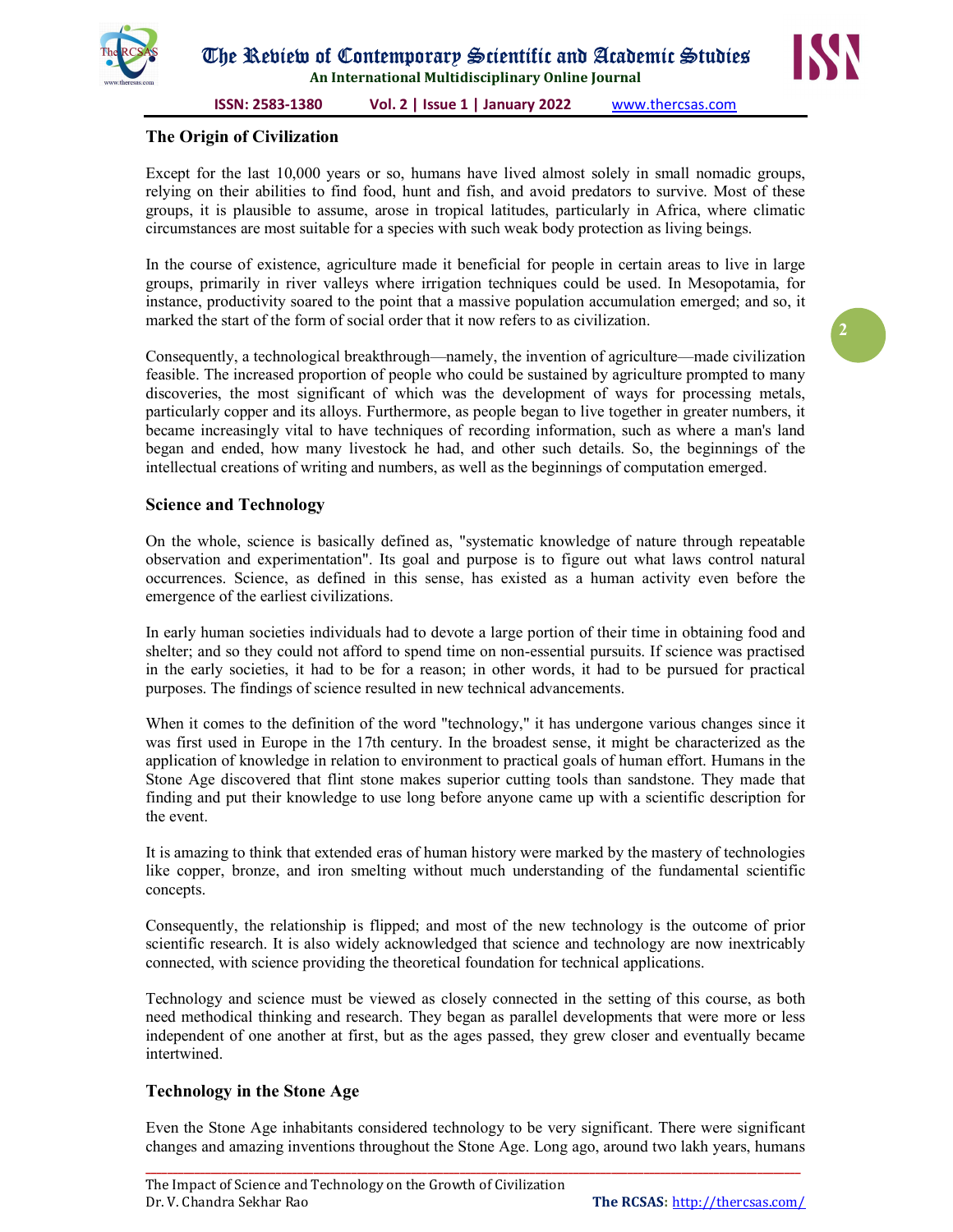



3

ISSN: 2583-1380 Vol. 2 | Issue 1 | January 2022 www.thercsas.com

had very little. They didn't learn how to dress themselves; and they knew nothing about shelter either. Their tools were, for dealing with issues that might occur in hunting, for instance, nothing more than random fragments of stone that they had picked up off the ground.

Subsequently, over millennia, individuals found that by manipulating stones rather than picking them up in their natural state; they could manufacture superior tools. It's odd that two different techniques of shaping have been identified. In the way that they took stones and chipped away at them until they had the desired shape. The alternative method was to chip larger stones and use the chippings to produce tools. In another case, the core was sought, whereas in the other, it was the pieces that had been chipped off that were sought.

## Science, Technology and Society

The explication of unknown occurrences and the development of new information through the discovery of new natural laws and principles are referred to as scientific and technical activities; and the new knowledge acquired is subsequently applied in real life. The spirit of how science and technology contribute to the development of the society is the discovery of new knowledge and then the use of that knowledge to improve human well-being and address societal concerns.

With the transition to a knowledge-based general public well ongoing in the early years of the twentyfirst century; the acquisition of new knowledge is becoming progressively more important part of scientific and technological activities; and the responsibility of science in this knowledge conception is critical for achieving "science and technology for society."

Science arose from natural philosophy and was fostered by people's natural curiosity, but technology has progressed in close association to the convenience and prosperity of human life since before the beginning of recorded history. Science has evolved as a distinct entity from technology, with the fundamental goal of elucidating how nature is set together and operated.

In fact, it was more common for new technologies to be developed in order to pursue scientific research. Following the Industrial Revolution, science and technology started moving closely together on their distinct paths. Notably, after approximately 1850, when a chemical industry formed from the application of chemistry knowledge and electrical technologies emerged from the application of electromagnetic knowledge, the idea of tying scientific achievements to technology for use in society became popular. Nonetheless, science has shifted away from being a purely intellectual pursuit, with scientific findings increasingly exploring the limits of human activity in terms of space and time, as well as enhancing human capacity. From the standpoint of civilization, science has also been a huge effect on people's set of ethics, varying the nature of society and becoming the engine propelling society's evolution.

## The impact of Scientific Progress and the Nature of Society

While there are undoubtedly other examples of scientific development having a significant impact on people's sense of values and affecting the nature of society, the following is a brief overview of a few of the most well-known. Albert Einstein, one of the greatest scientists of the twentieth century, published a theory of the photon, a theory of Brownian motion, and the Special Theory of Relativity in the "Miracle Year" of 1905, all of which served to shatter the then-prevailing beliefs of physics. Einstein's Theory of Relativity laid the groundwork for all subsequent physics, paving the way for significant advancement in a variety of domains. Simultaneously, it shifted people's perceptions of space and time, as well as having a significant impact on philosophy and thought.

Nicolaus Copernicus created a theory in astronomy, which was later bolstered and modified by Johannes Kepler and Galileo Galilei, and had a significant impact on the evolution and reform of society, shattering Europe's mediaeval sense of values and propelling it into the modern period. However, in recent years, examples of such societal-changing advancements have become more prominent. For instance, Edwin Hubble's discovery in 1929 that the cosmos was expanding led to

\_\_\_\_\_\_\_\_\_\_\_\_\_\_\_\_\_\_\_\_\_\_\_\_\_\_\_\_\_\_\_\_\_\_\_\_\_\_\_\_\_\_\_\_\_\_\_\_\_\_\_\_\_\_\_\_\_\_\_\_\_\_\_\_\_\_\_\_\_\_\_\_\_\_\_\_\_\_\_\_\_\_\_\_\_\_\_\_\_\_\_\_\_\_\_\_\_\_\_\_\_\_\_\_\_\_\_\_\_\_\_\_\_\_\_\_\_\_\_\_\_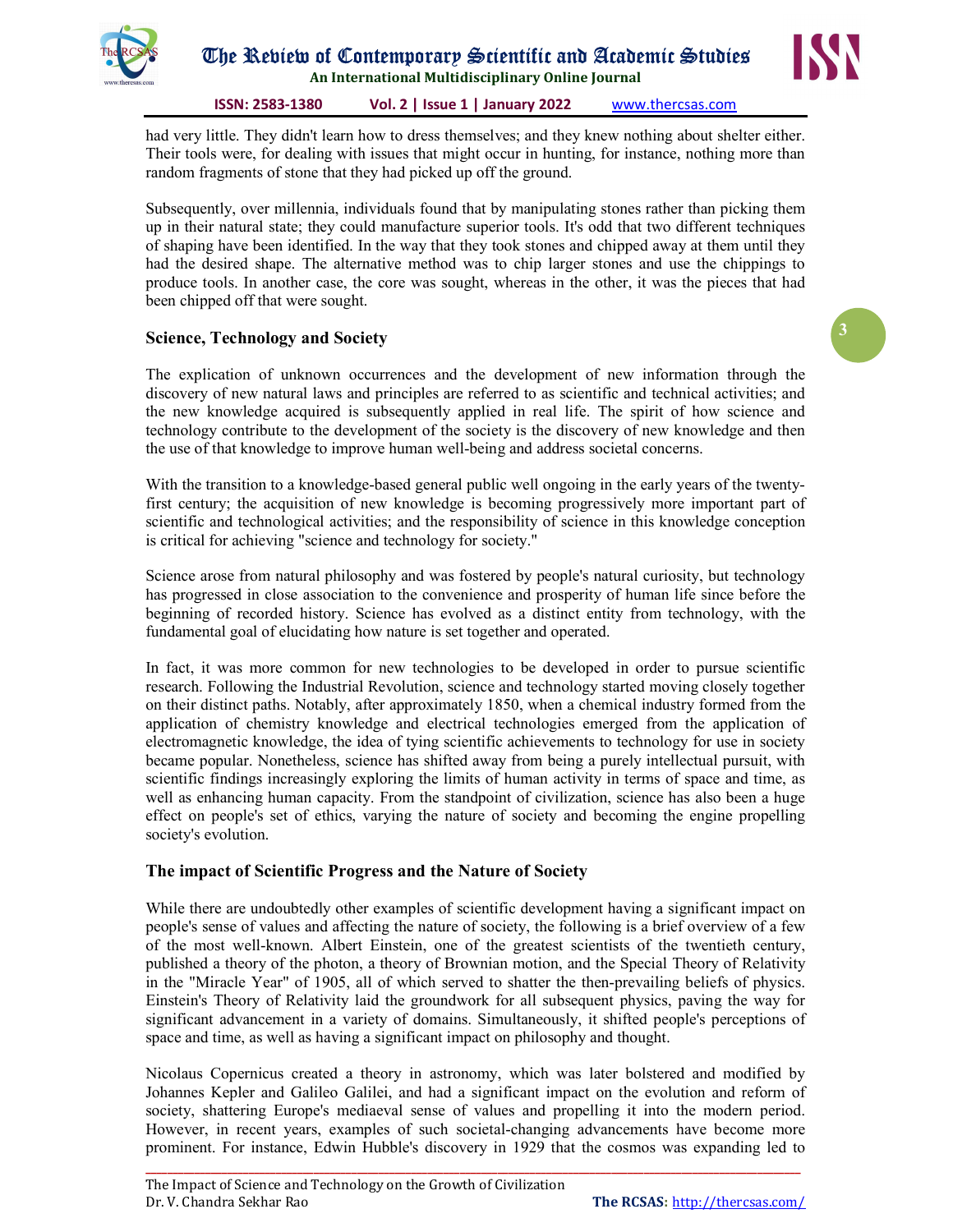

# The Review of Contemporary Scientific and Academic Studies

An International Multidisciplinary Online Journal

#### ISSN: 2583-1380 Vol. 2 | Issue 1 | January 2022 www.thercsas.com

George Gamow and colleagues' Big Bang theory of the universe's beginning in 1946. Arno Penzias and Robert Wilson discovered cosmic background radiation, which provided strong evidence for the Big Bang theory, in 1965. People gained a new "feeling of the universe" as a result of these discoveries. Furthermore, breakthroughs in space research have substantially enlarged the space available for future human activity, allowing humanity to dream of new horizons.

Moreover, Sherwood Rowland and Mario Molina's discovery in 1974 that chlorofluorocarbon emissions were causing ozone depletion, followed by the finding of an ozone hole in 1985, had a tremendous impact on attempts to protect the worldwide environment.

However, developments in the life sciences, such as Charles Robert Darwin's Theory of Evolution, which dramatically altered people's "sense of nature," "sense of humanity," and "feeling of society" in the 19th century, show that findings can impact people's thinking in a variety of ways.

The discovery in 1953 of the double helix structure of the DNA molecule by James Watson and Francis Crick gave birth to an entirely new field of molecular biology. The result has been progressive elucidation of the structure of living things at the molecular level and rapid advances in the life sciences, including the establishment of gene recombinant technology by Stanley Cohen and Herbert Boyer in 1973, the birth of a cloned sheep, Dolly, in 1996, and completion in 2003 of the project to sequence the entire human genome, conducted by the International Human Genome Sequencing Consortium, a collaboration of six countries including Japan, and five other North American and European countries.

James Watson and Francis Crick's discovery of the double helix structure of the DNA molecule in 1953 ushered in a whole new discipline of molecular biology. The result has been a gradual elucidation of the structure of living things at the molecular basis, as well as significant advancements in the life sciences, such as Stanley Cohen and Herbert Boyer's invention of gene recombinant technology in 1973, the birth of a cloned sheep named Dolly in 1996, and the accomplishment in 2003 of the International Human Genome Sequencing Consortium's project to succession the whole human genome, led by six nations together with Japan and five other nations from North America and Europe. The modern advancements in the life sciences have substantially enhanced understanding of humans and other living things, broadening the limits of human activity, especially in the healthcare profession, and having a significant impact on individuals' "sense of life" and "sense of ethics."

Furthermore, developments in brain research suggest that we may be getting closer to understanding the human soul, and success in this field will undoubtedly have a significant impact on people's set of ethics. In the modern days, the IT revolution is the result of numerous improvements in computer technology, including Alan Turing's concept of the computing machine and William Shockley, John Bardeen, and Walter Brattain's scientific discovery of the transistor, and the Internet and many other breakthroughs in information and communications technology. The IT revolution, on the other hand, is transforming people's behaviour and lifestyles by allowing individuals all over the world to access cyberspace for rapid information and opinion exchange. The IT revolution has altered the nature of society in many ways, including education, medical and welfare, transportation, banking, and manufacturing, as well as work and leisure patterns.

In addition, breakthroughs in nanotechnology have enabled the understanding and modulation of phenomena at the atomic or molecular level; achievements previously thought unachievable are currently broadening the scope of human operations. Television, as the most powerful communication mechanism, has been a crucial force in creating our modern culture in other ways. Commencing with Guglielmo Marconi's invention of wireless transmission in 1895, the discovery of the Braun tube in 1897, the discovery of the Yagi-Uda antenna in 1925, and Kenjiro Takayanagi's successful transmission of an electronic image using a Braun tube in 1926, this gadget is the culmination of various scientific outcomes over the years.

\_\_\_\_\_\_\_\_\_\_\_\_\_\_\_\_\_\_\_\_\_\_\_\_\_\_\_\_\_\_\_\_\_\_\_\_\_\_\_\_\_\_\_\_\_\_\_\_\_\_\_\_\_\_\_\_\_\_\_\_\_\_\_\_\_\_\_\_\_\_\_\_\_\_\_\_\_\_\_\_\_\_\_\_\_\_\_\_\_\_\_\_\_\_\_\_\_\_\_\_\_\_\_\_\_\_\_\_\_\_\_\_\_\_\_\_\_\_\_\_\_

## The Impact of Technology on Human Life



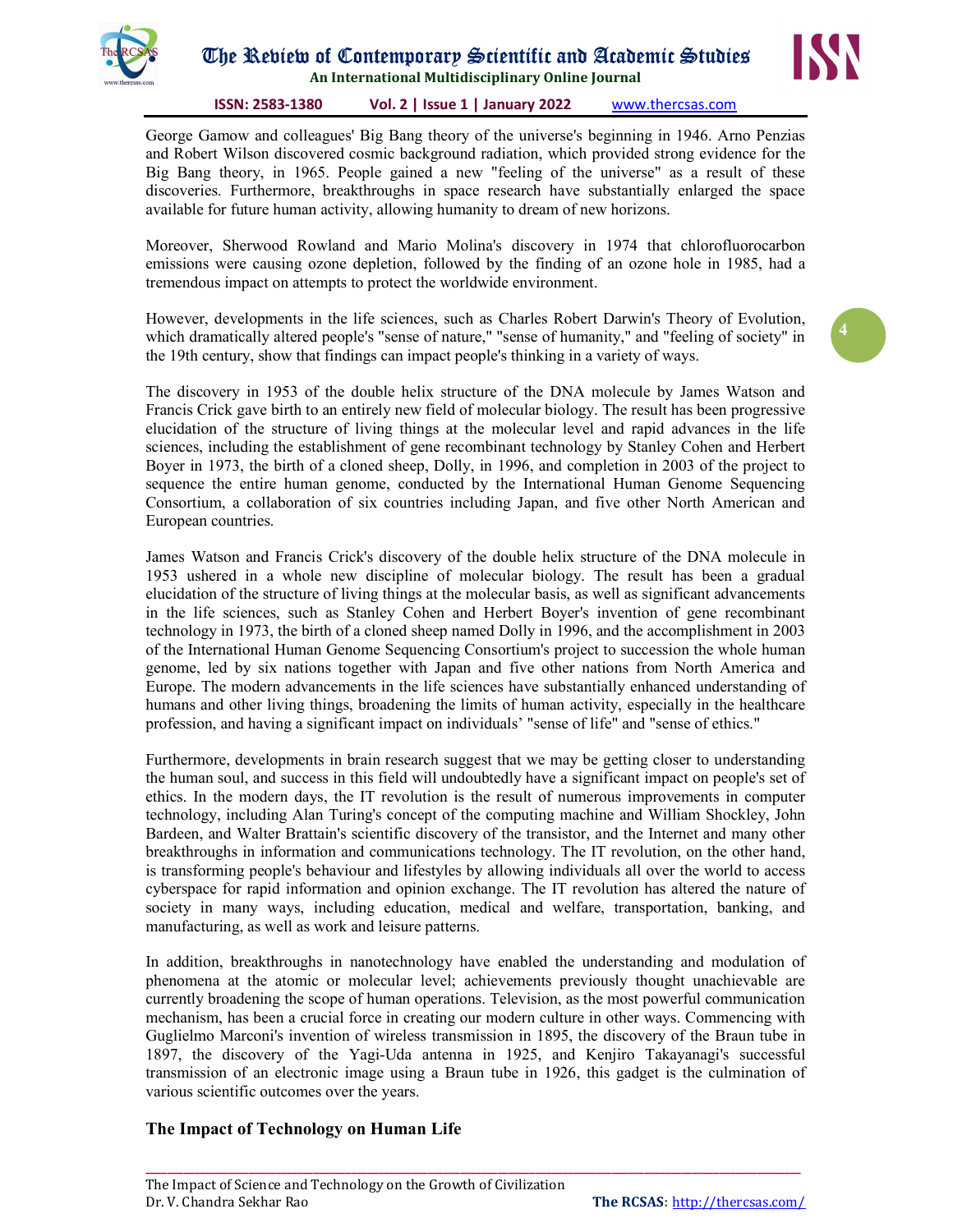

## The Review of Contemporary Scientific and Academic Studies

An International Multidisciplinary Online Journal

ISSN: 2583-1380 Vol. 2 | Issue 1 | January 2022 www.thercsas.com

Finally, technology has had a positive impact on human life from ancient times to the present by resolving obstacles in daily life and making many jobs easier to do. Technology has made it possible to cultivate, build cities, and travel, among other things, successfully connecting all countries on the planet, assisting in the creation of globalization, and making it easier for economies to flourish and businesses to do business. Using technology solutions, virtually every aspect of human life may be made easier, more effective, and faster, resulting in fewer issues in one direction and even more difficulties in the other.

Although technology has had some unfavorable effects on society as a whole, there are likely to be more beneficial effects than bad effects. Many people's lives have been made easier as a result of such influences, and many have been given the resources, information, and tools they need to lead a decent life. These effects have had a significant impact on agriculture, transportation, communication, and education in societies around the world.

## Modernization of Agriculture

With the modernization of agriculture, ancient agricultural techniques have undergone significant changes. Mechanization literally implies that ancient farming practices including work with animals and physical labor have been supplanted by machinery and technology systems together with robots. Consequently, more mechanized, high-efficiency farm operations have emerged, resulting in significantly more abundant food resources for a greater number of people.

## Transportation Facilities

While most places on Earth may still be reached on foot, the introduction of trains, buses, cars, aeroplanes, motorboats, and other modes of transportation have made it easier for individuals to travel to and from their desired location in much less time. Carpooling applications like Uber and Grab, that have made it exceedingly easy to go to a destination easily and cheaply, have been added to the mix. Considering infrastructure, which comprises both telecommunication and transportation systems, is the underpinning of any community, the evolution of these systems has played a significant role in shaping the modern society.

## Advancement of Communications

Telecommunications systems are an essential component of any contemporary civilization. Individuals can stay linked in a globalised society by using bird communications and smoke signals to the quicker, more effective, more practical, and more global system of email, phone calls, and app messaging. People may travel the world and stay interconnected owing to Skype, VOIP, and global telecom providers. It's even easier for remote workers or multinational firms to use video conferences and conference meetings over the Internet to continue their organizations running smoothly.

#### Educational and Learning Resources

In today's world, learning nearly any ability, whether it's a new language, a programming language, a technological expertise, or an ancient element of history, is as simple as conducting a Google search, listening to a podcast, or watching a YouTube video. Rather of learning from printed books, individuals can now study quicker, more efficiently, and with the comfort of mobile computer networks, thanks to eBooks and even online conferences. Online portals and online platforms have also enabled academic institutions to provide educational resources in an innovative, streamlined way, enabling learners to practice materials utilizing computer networks that they are already intimately acquainted with while also consolidating their educational materials in a single location.

\_\_\_\_\_\_\_\_\_\_\_\_\_\_\_\_\_\_\_\_\_\_\_\_\_\_\_\_\_\_\_\_\_\_\_\_\_\_\_\_\_\_\_\_\_\_\_\_\_\_\_\_\_\_\_\_\_\_\_\_\_\_\_\_\_\_\_\_\_\_\_\_\_\_\_\_\_\_\_\_\_\_\_\_\_\_\_\_\_\_\_\_\_\_\_\_\_\_\_\_\_\_\_\_\_\_\_\_\_\_\_\_\_\_\_\_\_\_\_\_\_

#### Conclusion

5